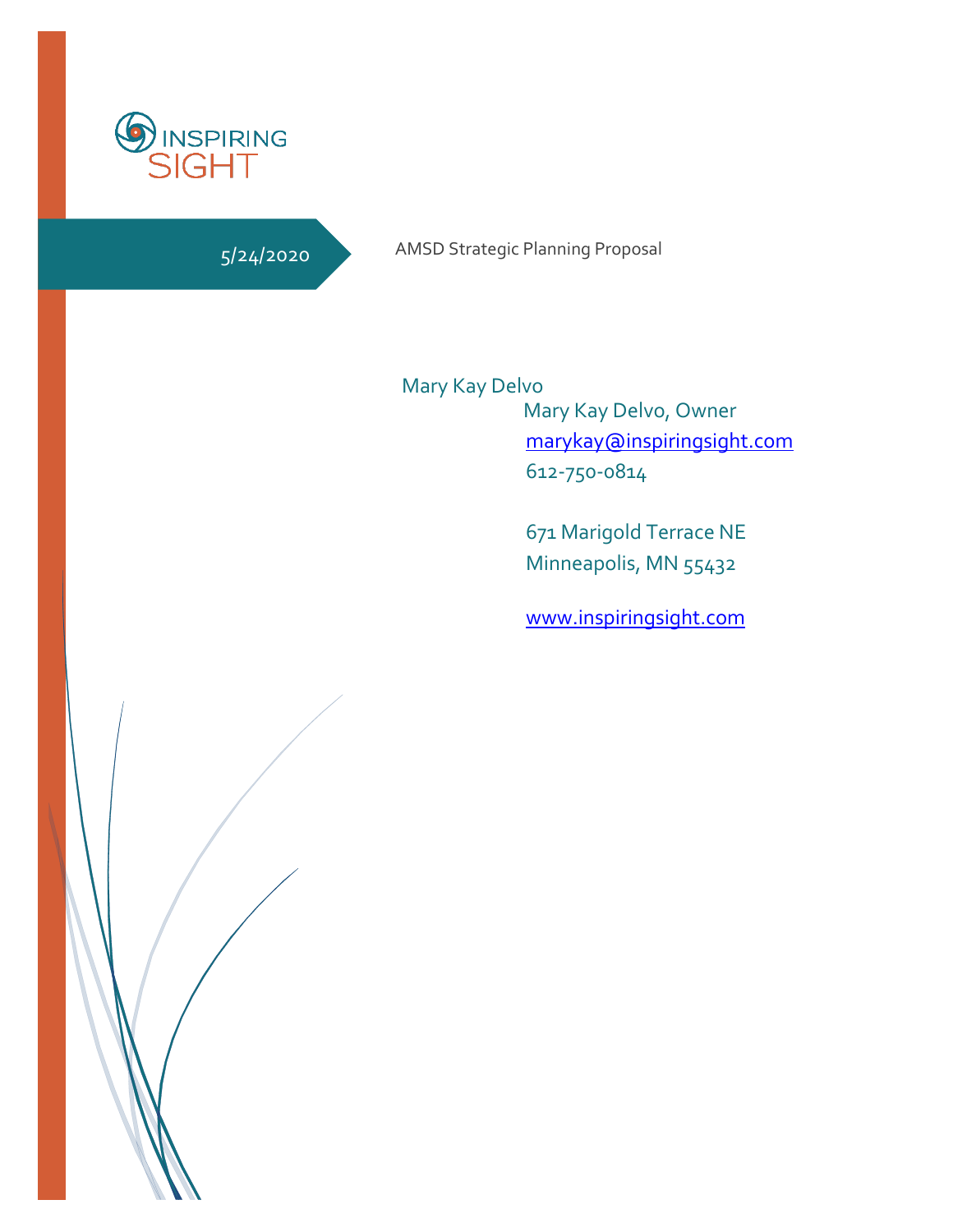# **AMSD Request for Proposal INspiring SIGHT**

*"Organizations with the desire to evolve, grow & take risks, view me as an asset."* 

Mary Kay Delvo

## **TIMELINE and PURPOSE OF PROJECT**

This proposal is framed around the information discussed during my phone conversation with Scott Croonquist and Andrea Cuene. When working with organizations, my professional goal is to support the leadership team and board of directors in learning how to utilize their strategic plan, so it becomes the litmus test for all decision-making from the break room to the board room.

The objective for this proposal is to facilitate a deep-dive strategic planning process resulting in a strategic roadmap relevant for navigating the political, economic, cultural, and social environments facing members of the Association of Metropolitan School Districts. The last full strategic planning process was conducted in 2014 with a refresher in 2019 which began to incorporate the work of Reimagine Minnesota. The timing of a new strategic plan is particularly relevant, given the COVID-19 pandemic situation which is causing adaptation and change in nearly every aspect of society.

Proposal Scope framed around these specified **Areas of Need**:

- Re-articulation of the vision & mission of the AMSD through a strategic planning process which includes internal and external stakeholder feedback
- Determine how to fully integrate Reimagine Minnesota into the AMSD strategic plan
- Explore how to fully optimize the opportunity for change presented by the disruption of the COVID-19 Pandemic
- Determine the appetite for and capacity of AMSD in becoming a thought leader in shaping  $21^{st}$ Century educational system design

I have broken my scope of services into phases so you can select the entire proposal or only portions. Should I be awarded the contract, the strategy design session will be utilized to come to agreement on the final scope and investment. I will provide my full contract in advance of that meeting.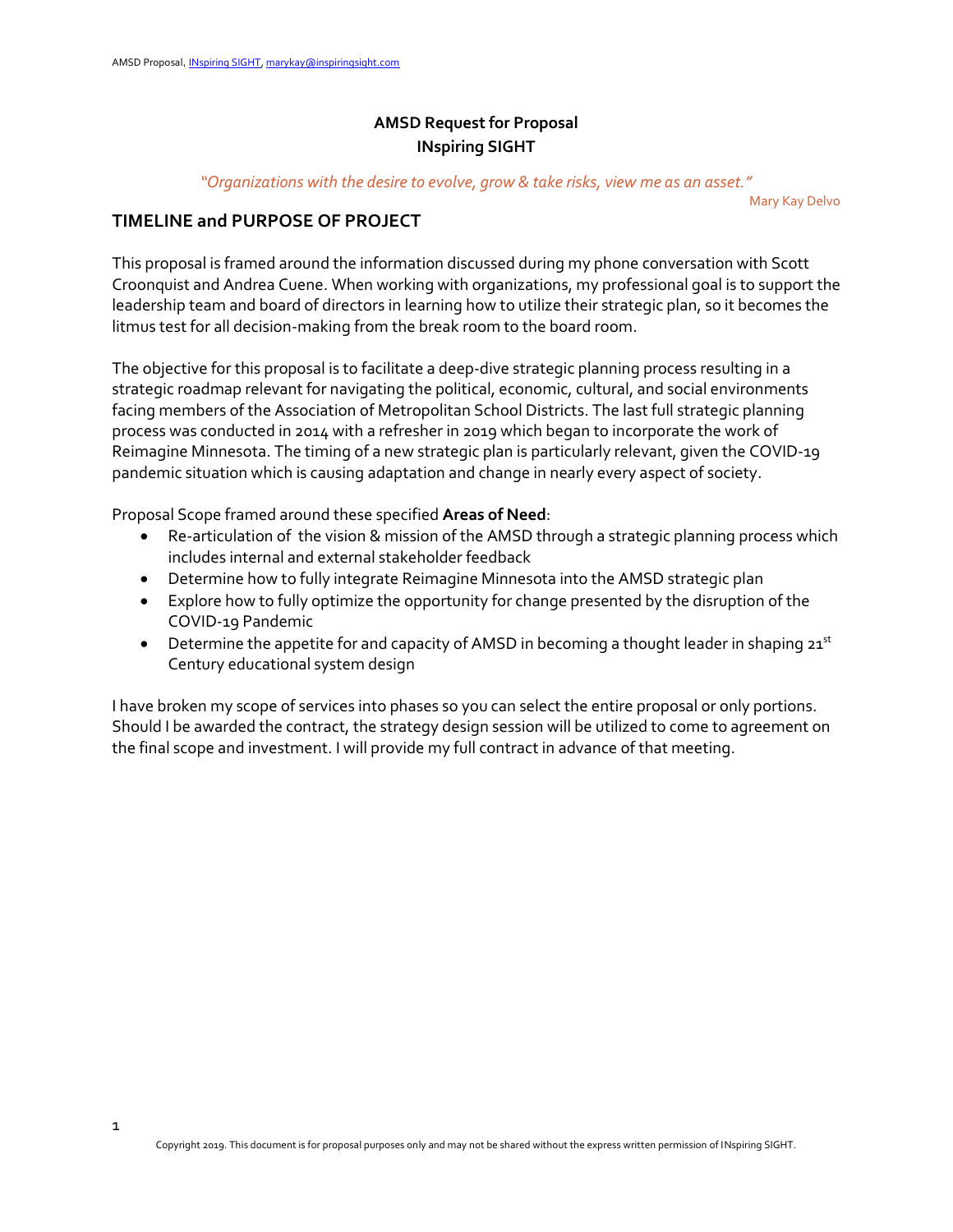# TIMELINE



#### **INSPIRING SIGHT ADVANTAGE**

Just because one has a strategic plan, doesn't mean it is the right plan, and certainly doesn't guarantee the organization will follow-it. There are *Five reasons strategic plans don't produce desired results (*full article in proposal addendum). With that knowledge, I have designed a process addressing all five of these barriers so organizations I work with can produce results.

My custom strategic planning process addresses common gaps and linkages between operational plans, strategic plans, and the unconscious and auto-pilot ways employees navigate the world. The INspiring SIGHT strategic planning process is embedded with training on board roles, management roles, how board governance differs from management, the difference between the vision, mission, and strategic directions and how to use vision metrics.

Individual and confidential interviews with all board members, leadership team members and key stakeholders or staff are a standard part of the INspiring SIGHT process. This eliminates many of the barriers commonly embedded into group processes. This allows organizations to create plans based on information that accurately reflects the culture and the way it operates. Just like I was taught in computer programming classes in the 1980's, "Garbage in, garbage out." You'll only get as good a plan as the information you base it on. Using my proprietary strategic alignment map, you'll walk away with a one-page strategic plan that can be used as a litmus test for all decision-making--giving you the confidence that following your plan will move you closer to your mission.

*"Boards, while frequently deeply committed to the organization, often provide little guidance or direction not because they don't want to, but because they don't know how to*."

Mary Kay Delvo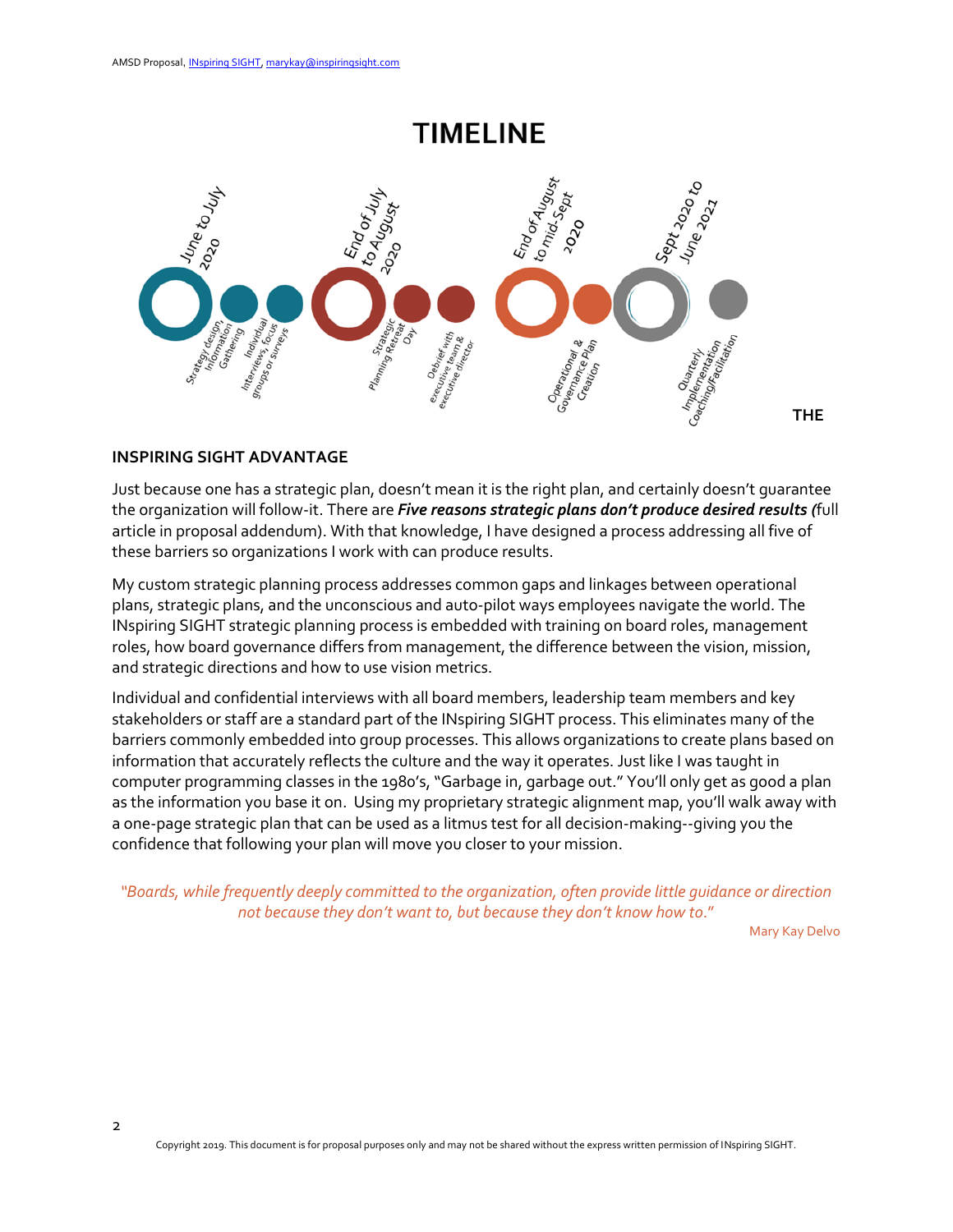

# **STRATEGY DESIGN & STAKEHOLDER INTERVIEWS, June to Mid-July 2020**

### **Background and Supporting Information**

- Strategic Design Session with INspiring SIGHT & Executive Director & Board Chair
- Collection of background information review of documents and history by INspiring SIGHT
- Individual, confidential interviews by phone conducted by INspiring SIGHT

#### **Scope:**

- Gain multiple perspectives, experiences, and observations in a confidential setting
- Uncover new insights through the use of powerful questions
- Incorporate insights from existing documents and processes
- **Strategy Design Session Agenda**
	- 1. Expectations & outcomes for strategic planning project
	- 2. Articulate AMSD's interest in learning from partners and stakeholders
	- 3. Determine stakeholder feedback method: focus groups, survey, or both
	- 4. Create agreements about timeline and designate key contacts for the project
	- 5. Select Retreat dates and location

## **Background information for AMSD**

- Mary Kay will review the following available information from AMSD:
	- Current planning and strategic documents which guide the organization
	- Two most recent executive director reports to the board or any other reporting documents by staff to the board
	- Board roles and responsibilities document- (job description)
	- Conflict of Interest policy
	- Development documents/plans (if applicable)
	- Marketing materials, printed and digital
	- Bylaws
	- Annual Reports last 2-3 years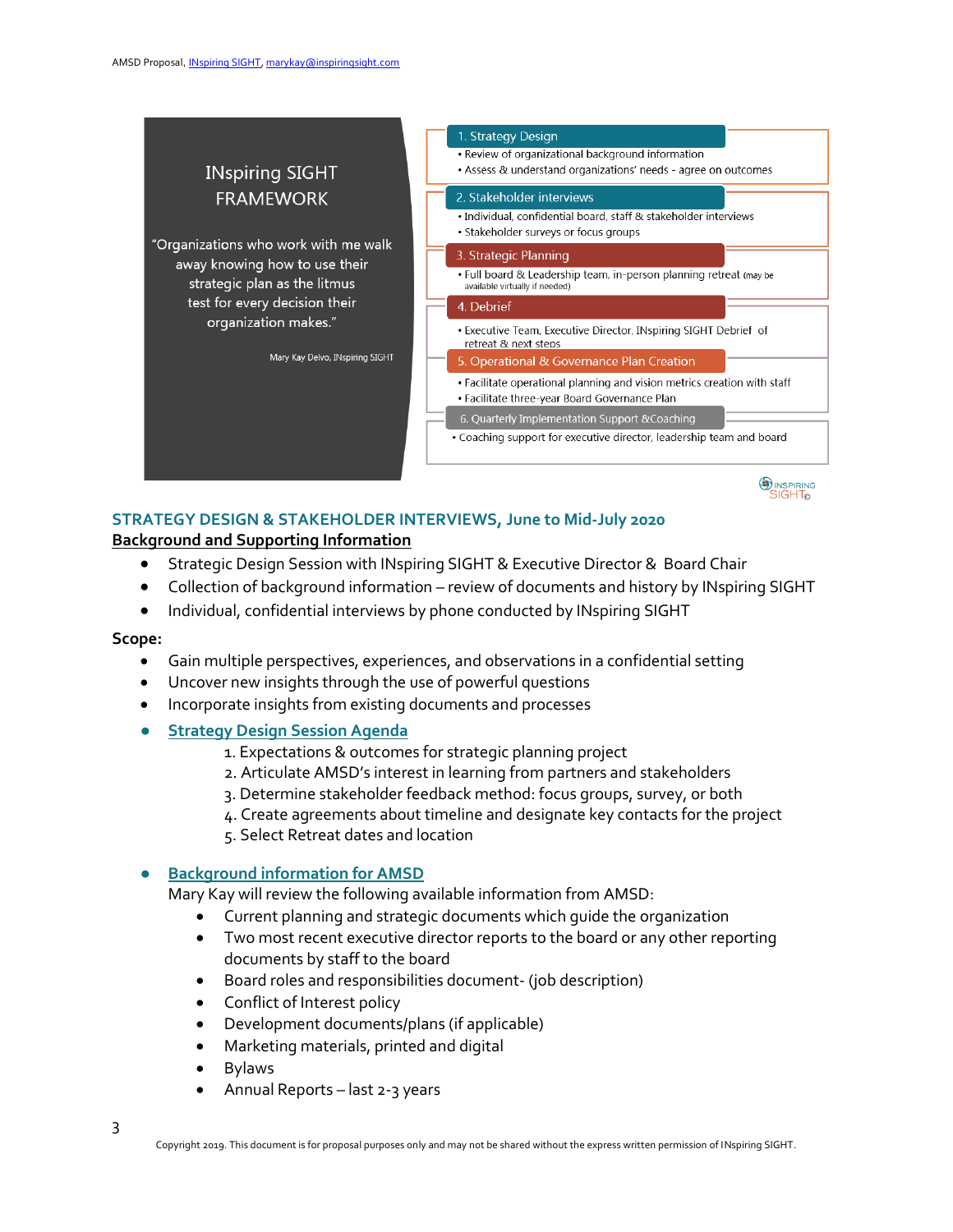AMSD staff are responsible for providing INspiring SIGHT with this information during or prior to the strategic design session.

#### **Interviews, Focus Groups and Summary of Findings**

INspiring SIGHT will interview the executive director, 13 members of the Legislative Committee which includes the executive committee, and five staff. Interviews will take place by phone. INspiring SIGHT will create a Doodle Poll with a list of available interview times for members to select from. The interviews will take place over 3-4 weeks and at least 2 weeks prior to the inperson strategic planning session.

Interview questions will be designed after the strategic design meeting which will take place at the beginning of the contract with the executive director and board chair.

Interview content is confidential, and I will synthesize interviews and organize the results into a SWOT analysis and key themes. Interview results will be shared with the board and leadership team during the strategic planning session. Insights from interviews will guide the framework and design of the full board discussion which will take place during the in-person strategic planning session.

Individual interviews improve your results in three ways:

- 1) Provide every person the opportunity to hear their voice in the process, even if they can't be present the day of planning
- 2) Surfaces undercurrents, tension, or "elephants in the room" so your plan can be built on the information reflective of the actual culture and environment the plan will need to succeed in or be successful in shifting.
- 3) Elevates the strategic planning discussion because participants have had reflection time prior to the in-person planning session. This ensure richer discussion and allows for decision making earlier in the day when participants are still fresh.

#### **Focus Groups**

• Based on our phone discussion, I recommend two focus groups made-up of 10-12 members from a diverse pool of your membership. You will gain more meaningful input from a focus group than a survey to all members. You may also want to consider a third focus group which includes stakeholder/partners outside of your membership. For examples, legislators, representatives from other education advocacy groups such as SEE, MSBA, MN Department of Education etc. these could be done over a video platform (my preference is ZOOM) to make it easier for others to participate. Focus groups are optional as part of my proposal. I estimated the cost of two focus groups in my proposal. Should I be awarded the contract, we would iron out these details in our strategy design meeting before signing the contract.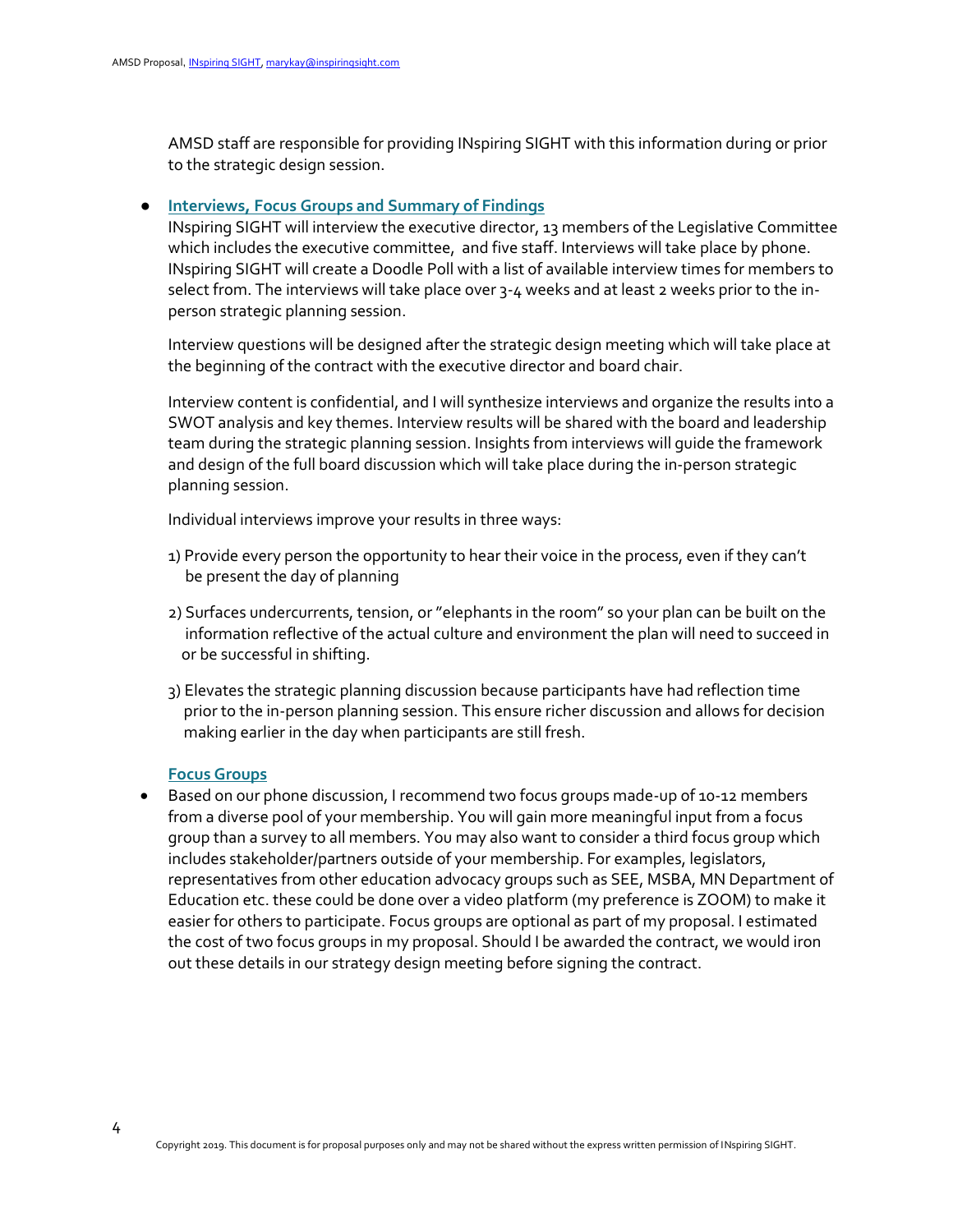## **STRATEGIC PLANNING RETREAT & DEBRIEF, Late July to August 2020**

## **Strategic Planning Session- Full day, In-person with Full Board & Leadership Team**

- Strategic Planning—reassess vision, mission, beliefs, strategic directions
- Create one-year and three-year goals for each strategic direction
- Debrief meeting with Executive Director & Board Executive Committee or staff leadership team (we'll determine who during strategy design meeting)

# **Scope and Deliverables**

- Review attributes of good governance
- Rearticulate differences between vision, mission & strategic directions
- Synthesized verbal report of what was learned during interviews, surveys, and focus groups
- Re-articulation of vision, mission, beliefs, and strategic directions
- Redefined values, principles, or beliefs
- One and three-year goals for each strategic direction
- Facilitate buy-in by board and leadership team about organizational vision & how to get there
- A list of all organizational activities which support the strategic directions
- Detailed written report for organizations records
- A complete one-page strategic plan (see image below)



The Strategic Alignment Map facilitates a process for using the organizations' strategic plan as a litmus test for all decision-making and will be demonstrated during the strategic planning process.

> *"Organizations who work with me walk away knowing how to use their strategic plan as the litmus test for every decision their organization makes."*  Mary Kay Delvo, INspiring SIGHT

Copyright 2019. This document is for proposal purposes only and may not be shared without the express written permission of INspiring SIGHT.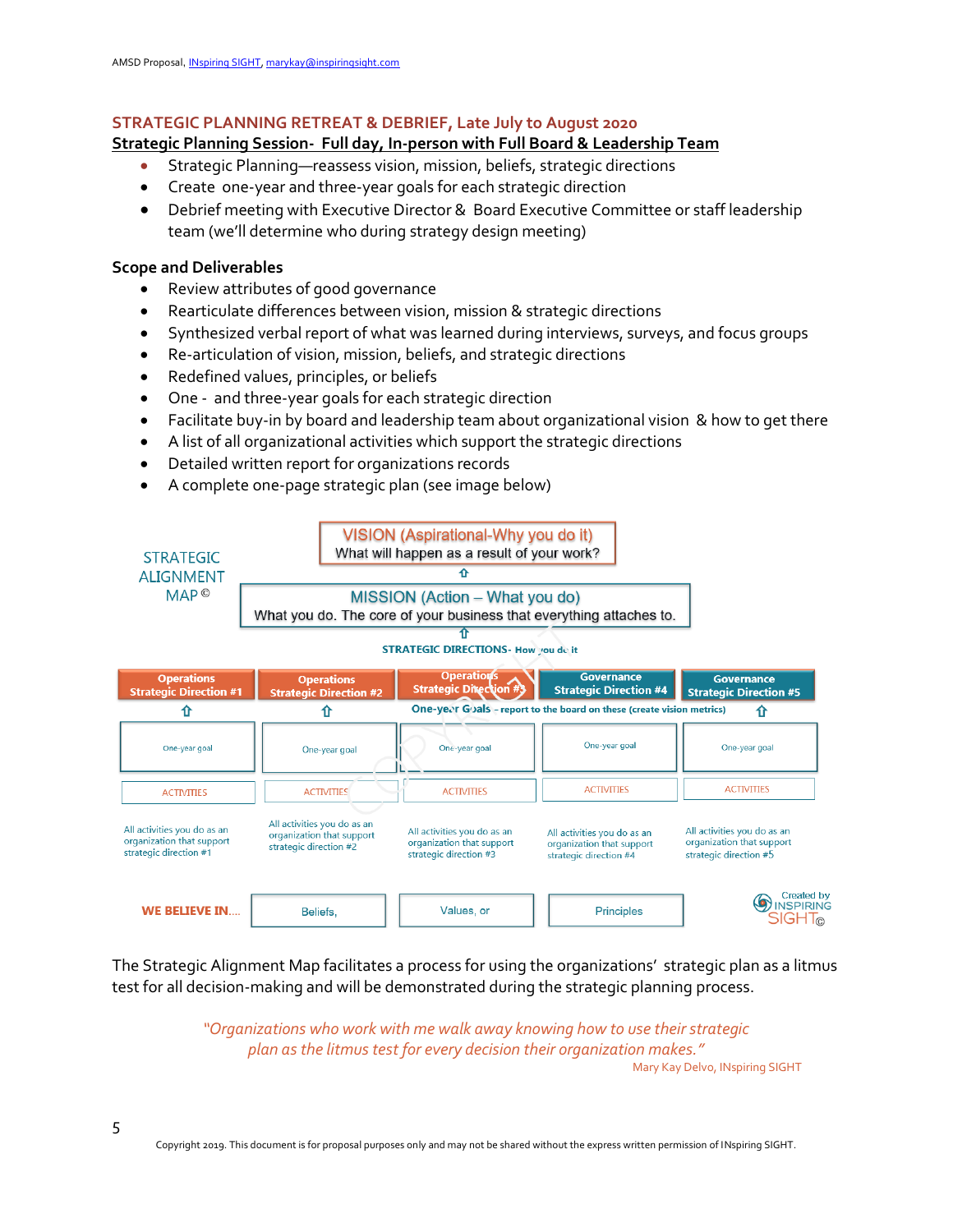## **CONSULTANTS' REQUIREMENTS for In-Person Session**

## **Equipment and supplies for strategic planning and implementation planning :**

- An exceptionally large whiteboard for use in facilitation (wall-size if possible)
- Projector and screen
- Easel
- Wi-Fi access
- Easel size post-it note paper
- A room large enough to move around in. Natural light is always a plus \*I will bring my own white erase markers, markers, fidgets, and other miscellaneous supplies

### **Staffing assistance:**

- Key contact for the organization
- Key organizational documents outlined earlier in the proposal for review in advance of inperson session
- Coordinate the scheduling of strategy design meeting with key players
- Printing of any required handouts for group meetings or training
- Assistance with notetaking while I am facilitating the in-person sessions
- Capture photos of our work together

INspiring SIGHT will design the agenda and facilitate the session. AMSD staff and board are responsible for being fully engaged in the process and owning the results.

## **OPERATION & GOVERNANCE PLAN CREATION**

## **Facilitation of operational & governance plan creation; two- half days**

The primary are strategic plans fail is in implementation. Staff get busy with their day to day work and plans often are not written in a way that is accessible in everyday language. I teach the board and leadership team how to ask questions against the plan to create monthly or quarterly check-ins on the plan.

- Facilitate half-day session to create operational plan for staff
- Facilitate half-day session to create three-year governance plan with executive committee & executive director

\_\_\_\_\_\_\_\_\_\_\_\_\_\_\_\_\_\_\_\_\_\_\_\_\_\_\_\_\_\_\_\_\_\_\_\_\_\_\_\_\_\_\_\_\_\_\_\_\_\_\_\_\_\_\_\_\_\_\_\_\_\_\_\_\_\_\_\_\_\_\_\_\_\_\_\_\_\_\_\_\_\_\_\_\_\_\_\_\_\_\_\_\_\_\_\_\_\_\_\_\_\_\_\_\_\_\_\_\_\_\_\_\_\_\_\_\_\_

### **QUARTERLY IMPLEMENTATION COACHING September 2020 through June 2021**

Implementation and alignment coaching

- Quarterly coaching for executive director, board chair and executive committee
- Coaching can be utilized to:
	- -create a coaching culture by incorporating powerful questions into your day-to-day -provide productive feedback which encourages growth
	- -trouble shoot unanticipated issues

-regularly assess for alignment of operations & governance with the strategic plan -increase the level of conversational intelligence and constructive dialogue -learn to use the strategic plan as litmus test for decision-making

### **Scope:**

• Ongoing coaching for leadership and board members to develop coaching culture and powerful questions for constant evaluation of alignment.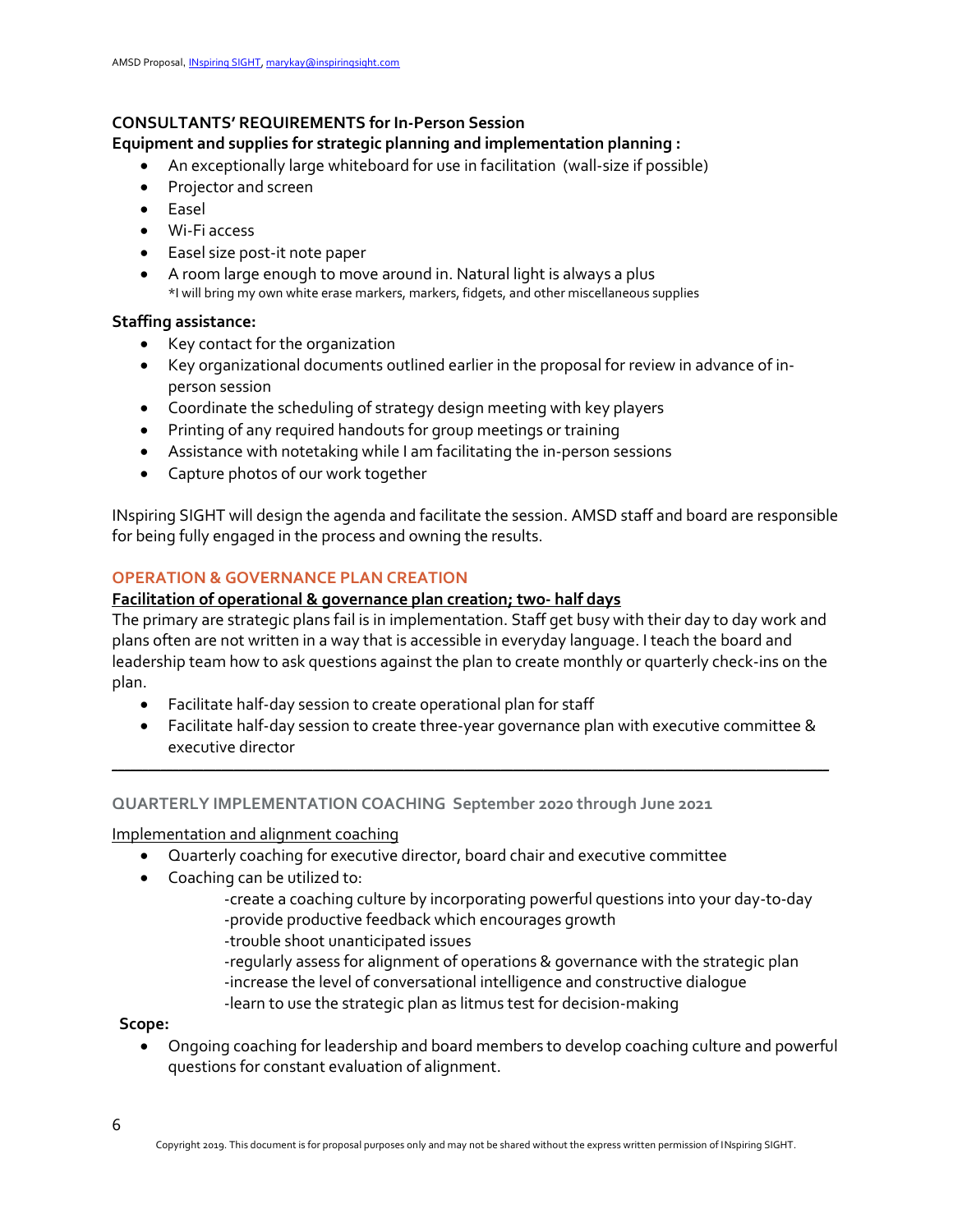INspiring SIGHT's strategic planning process along with implementation coaching ensures organizations get the most from their investment in strategic planning and that they won't return to business as usual once the plan is complete. Coaching provides the board and leadership team realtime support as they work to develop new strategic mindset muscles.

Coaching primarily takes place with executive director, board chair and executive committee through a combination of in-person meetings, phone, email and video-based meetings or conversations, attendance at some staff meetings and executive or board meetings. I've designed the proposal to allow flexibility in delivery so I can provide coaching and consultation around unforeseen challenges. None of us can anticipate now what will come up, but challenges are sure to arise as a matter of the course of business. Together, we will determine how to best utilize my time in ways that make the most sense within the natural rhythms of AMSD. I've scoped my proposal at two hours of coaching per month for nine months. These hours may be divided so they best serve the needs of AMSD as long as they are within the total contracted amount of 24 coaching hours. (Meaning, one month you may only use 1 hour of coaching another you may want me to coach/facilitate a meeting using four yours) This allows me to best meet your needs as they arise.

-----------------------------------------------------------------------------------------------------------------------------

#### **RESULTS OF MY WORK:**

**Designed and delivered a 15-month leadership academy for a cohort** of 24 education finance directors from across Minnesota. The program was a combination of in-person academy sessions, coaching groups, and practical application. After just two in-person academy sessions, participants said the following: "I am more aware of how I communicate now and how I can be more effective.", "Managing my inner critic is hard work, requiring a lot of practice, but I am already noticing the difference in how I think and show-up as a result.", "I have always focused on intellect and am seeing now that I have to focus on relationships first.", I have been consciously more open-minded and it has allowed me to take risks I would usually avoid."

**A nonprofit, employing 300 employees**, hired me to facilitate their organizations' strategic plan and board development. Additionally, I did one-on-one leadership coaching with identified staff. This organizations' board had not had turnover in nearly 30 years. Within one year of working with me, nearly their entire board turned over, and they were strategic about who they replaced board members with, they updated and created policies for guiding the board and reassessed skills needed for their leadership staff. The organization is actively seeking funding so they can bring me back to do leadership development with managers and directors so they can growth their leaders from within.

**A small volunteer-run nonprofit engaged my assistance to create a strategic plan and strategies for growing their membership.** Within the first year of putting the strategic plan into place, the organization began operating in the black for the first time in five years, and membership increased by 300%. To this day, the board follows the strategic alignment map designed for them and revisits their strategic plan on a monthly basis through the reporting processes designed specifically for their board

**I facilitated a strategic planning process for two statewide agencies who were** collaborating to create a required statewide plan for a federally funded project. The plan required articulation of their statewide plan, opportunities for public input, and evaluation of their work. They received the funding based on the statewide plan created. This plan became the foundation for the questions I designed for public input sessions which I facilitated across Minnesota in-person and online.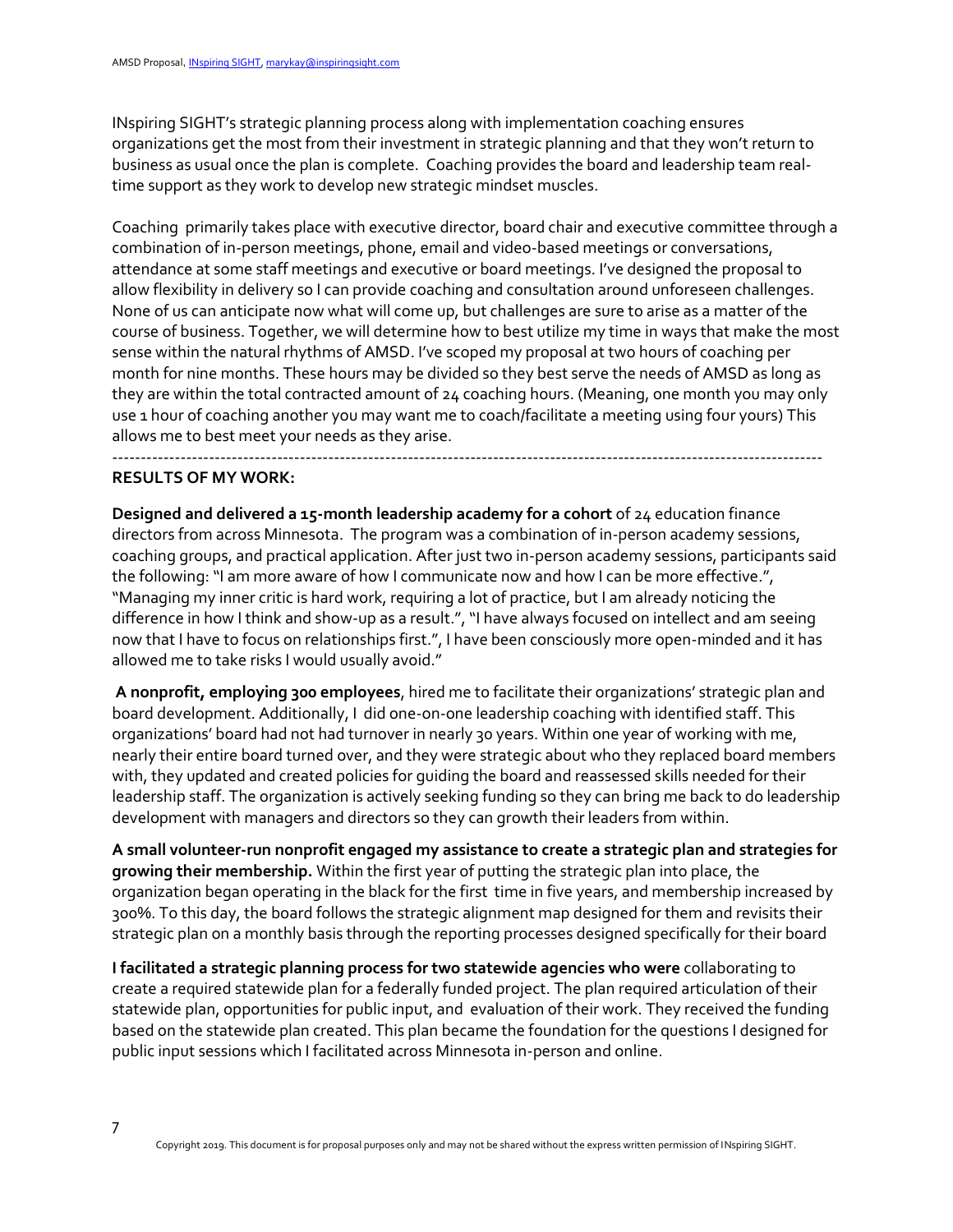## **MARY KAY DELVO PROFILE, MA, CPC, LSW, Vistage Chair**



Mary Kay owns INspiring SIGHT, a successful strategy and coaching company that specializes in strategic planning, board and leadership development, coaching, and mindset management. Mary Kay is known for her rare ability to ask just the right question for surfacing the crux of your issue. Organizations with the desire to evolve, grow & take risks, view her as an asset.

Her 25-year multi-sector and systems experience coupled with her broadbased education allow her to adapt to nearly any setting. With experience spanning social services, county and state government, small to midsize businesses, higher education, K-12 education, and nonprofits and member associations, there is rarely a challenge she can't handle. She has regional and national speaking experience and a natural gift for bringing people together

to solve complex problems.

As an organizational coach and consultant, Mary Kay uses humor, vulnerability, and a little dose of reality to help others get out from under the status quo. The result—healthy workplace cultures, organizations which prosper, and employees free to live their best lives.

Areas of specialty include:

- Leadership Development Programs
- Coaching, mindset work, healthy conflict, and multigenerational integration
- Developing High Performance Boards and teams
- Strategic Planning and Facilitation

Mary Kay designed the curriculum for her Master of Liberal Studies in Leadership, Psychology & Spirituality from the University of Minnesota, has two Bachelors, Social Work and Public Relations, from the University of North Dakota, and was trained as a Certified Professional Coach at Learning Journeys International School of Coaching. She has years of board experience including serving as the 2018-2019 Professional Development Chair for the International Coach Federation-Minnesota and has been a multi-time chair of the board during her two-plus terms on the Fridley School Board.

An avid bicycler, Mary Kay also sings the National Anthem at sporting events, loves adventure, stream fishing, hockey and has two sons, 20, and 18. Go t[o www.inspiringsight.com](http://www.inspiringsight.com/) for a partial client list.

Mary Kay gives back by serving on multiple boards:

- Board of Directors, Fridley District 14 School Board, 2012 to 2021 Chair-2020,2018, 2015; Teacher Negotiation team, Superintendent Search Chair
- Board of Directors, Northeast Metro Intermediate District 916 School Board
- Board of Directors, Fridley Schools Foundation
- Board of Directors, Former Chair, Professional Development, International Coach Federation, Minnesota Chapter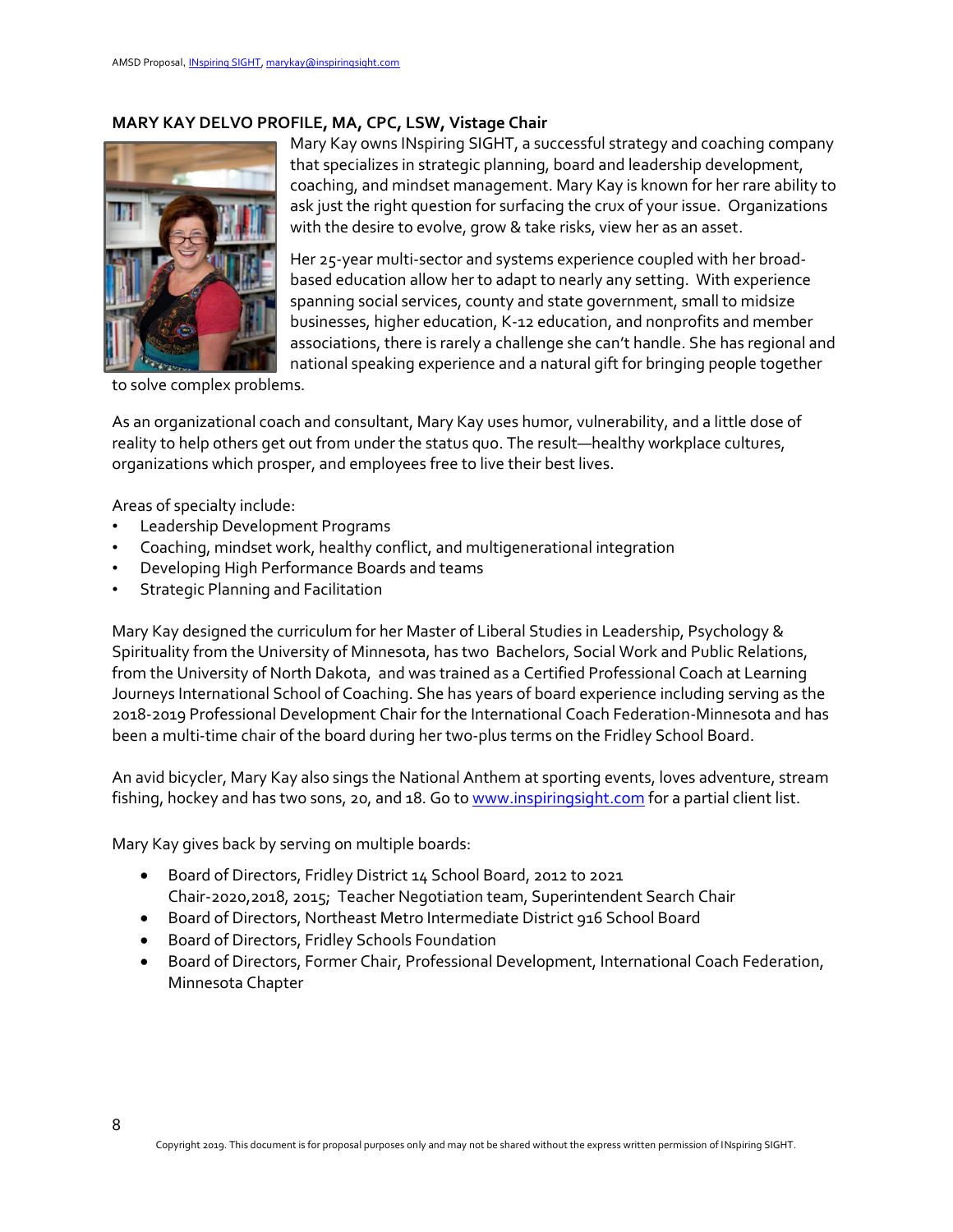| <b>TIMELINE</b>              | <b>SERVICE</b>                                                                                                                                                                                                                                                                                                                                                                                                                                                                                                                                                                          | <b>INVESTMENT</b>                                                                                                                                              |
|------------------------------|-----------------------------------------------------------------------------------------------------------------------------------------------------------------------------------------------------------------------------------------------------------------------------------------------------------------------------------------------------------------------------------------------------------------------------------------------------------------------------------------------------------------------------------------------------------------------------------------|----------------------------------------------------------------------------------------------------------------------------------------------------------------|
| June to Mid-July 2020        | <b>STRATEGYY DESIGN &amp; STAKEHOLDER INTERVIEWS</b>                                                                                                                                                                                                                                                                                                                                                                                                                                                                                                                                    |                                                                                                                                                                |
|                              | <b>Activities:</b><br>Strategy design session - 90 minutes<br>Document Review - (documents outlined within the proposal)<br>Interviews, compilation of interview results and strategic planning preparation<br>Individual, confidential interviews via phone - 13 board member, 3 FT Staff, 2 contractors                                                                                                                                                                                                                                                                               | \$3000                                                                                                                                                         |
|                              | Member Survey - \$750                                                                                                                                                                                                                                                                                                                                                                                                                                                                                                                                                                   | optional                                                                                                                                                       |
|                              | Focus Group (per group)- via ZOOM or in-person \$1500 per 90-minute group                                                                                                                                                                                                                                                                                                                                                                                                                                                                                                               | \$3000                                                                                                                                                         |
|                              | Total based on two, 8 to 12-member focus groups                                                                                                                                                                                                                                                                                                                                                                                                                                                                                                                                         | \$6000                                                                                                                                                         |
| End of July to Aug 2020      | <b>STRATEGIC PLANNING RETREAT &amp; DEBRIEF</b>                                                                                                                                                                                                                                                                                                                                                                                                                                                                                                                                         |                                                                                                                                                                |
|                              | <b>Activities:</b><br>Facilitation of strategic planning retreat-planning and full day session<br>(Date to be determined in coordination with Executive Director)<br><b>Strategic Planning Debrief</b>                                                                                                                                                                                                                                                                                                                                                                                  | \$5000                                                                                                                                                         |
|                              | <b>STRATEGIC PLANNING TOTAL</b>                                                                                                                                                                                                                                                                                                                                                                                                                                                                                                                                                         | \$11,000                                                                                                                                                       |
|                              |                                                                                                                                                                                                                                                                                                                                                                                                                                                                                                                                                                                         |                                                                                                                                                                |
|                              | <b>ADD-ON</b>                                                                                                                                                                                                                                                                                                                                                                                                                                                                                                                                                                           |                                                                                                                                                                |
| August to mid-Sept 2020      | <b>OPERATION &amp; GOVERNANCE PLAN CREATION</b>                                                                                                                                                                                                                                                                                                                                                                                                                                                                                                                                         |                                                                                                                                                                |
|                              | <b>Activities:</b><br>half-day session to create operational plan for staff; \$2500<br>half-day session to create three-year governance plan; \$2500                                                                                                                                                                                                                                                                                                                                                                                                                                    | \$5000                                                                                                                                                         |
|                              |                                                                                                                                                                                                                                                                                                                                                                                                                                                                                                                                                                                         | \$5000                                                                                                                                                         |
| Sept. 2020 thru June<br>2021 | <b>QUARTERLY IMPLEMENTATION COACHING</b>                                                                                                                                                                                                                                                                                                                                                                                                                                                                                                                                                |                                                                                                                                                                |
|                              | <b>Activities:</b><br>Coaching for executive director, board chair and executive committee<br>$\bullet$<br>Coaching can be utilized to:<br>$\bullet$<br>-create a coaching culture by incorporating powerful questions into your day-to-day<br>-provide productive feedback which encourages growth<br>-trouble shoot unanticipated issues<br>-regularly assess for alignment of operations & governance with the strategic plan<br>-increase the level of conversational intelligence and constructive dialogue<br>-learn to use the strategic plan as litmus test for decision-making | 2 hours per month<br>\$1500 per quarter<br>18 hours total<br>\$4500 total<br>(\$1500 quarterly)<br>Option to contract<br>for fewer coaching<br>hours<br>\$3600 |
|                              | Mileage and expenses are built in. There will be no additional charges unless there is an unreasonable                                                                                                                                                                                                                                                                                                                                                                                                                                                                                  |                                                                                                                                                                |
|                              | and unusual request beyond typical mileage, & meals.<br>COMPREHENSIVE PACKAGE TOTAL                                                                                                                                                                                                                                                                                                                                                                                                                                                                                                     | \$19,600                                                                                                                                                       |
|                              |                                                                                                                                                                                                                                                                                                                                                                                                                                                                                                                                                                                         |                                                                                                                                                                |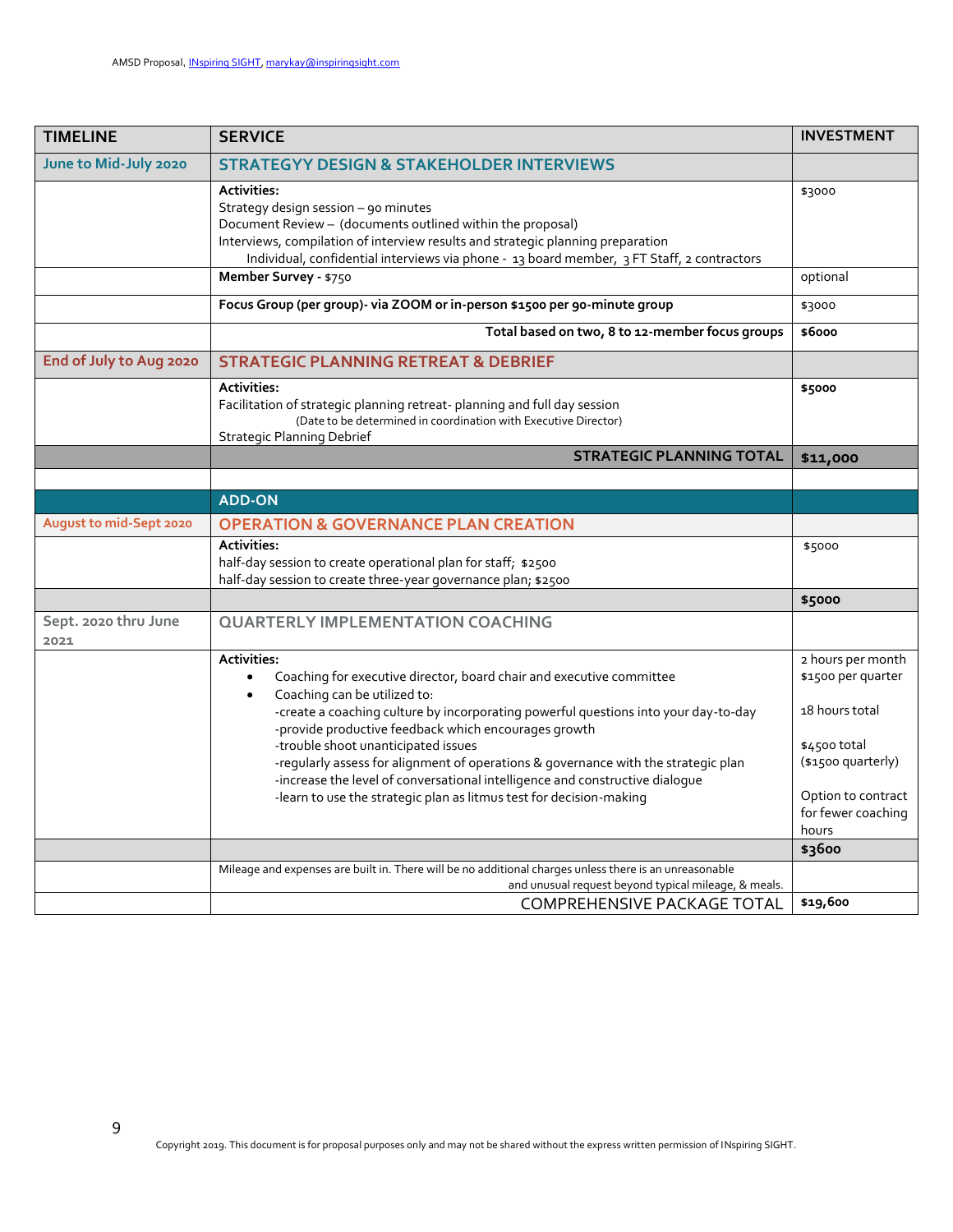#### **REFERENCES**

#### **Jen Theneman**

Partners for Affordable Housing, Executive Director 507-340-1640 [jen@partnersforhousing.org](mailto:jen@partnersforhousing.org)

Jen hired me to conduct strategic planning for Partners for Affordable Housing in September 2019.

**-------------------------------------------------------------------------------------------------------------------------------**

#### **Patrick Schulte-Jacobson**

North East 916 Intermediate School District , Executive Director of Finance 651-415-5650 [pjacobso@916schools.org](mailto:pjacobso@916schools.org)

Patrick is in the 15-month leadership academy cohort I am leading.

-------------------------------------------------------------------------------------------------------------------------------

### **Gary Schott**

VINE Board of Directors, Strategic Planning Committee Business Consultant, Small Business Development Center 574-453-6997 M [glschott14@gmail.com](mailto:glschott14@gmail.com)

Gary was on the strategic planning committee of the board of directors responsible for hiring me and coordinating the strategic planning and transition/success planning process for the VINE organization's board of directors.

-------------------------------------------------------------------------------------------------------------------------------

### **Heidi Holste**

Former Executive Director, Northeast Residence 612-708-1982 M

Heidi hired me to facilitate her organizations' strategic plan and work on developing her board of directors. I also did one-on-one leadership coaching with some of her staff.

**Jayln Havill, Professor at Muscatine Community College**

National PAS Board of Directors , Vice Chair

712-551-6544 [jhavill@eicc.edu](mailto:jhavill@eicc.edu)

I facilitated the strategic planning process for the National Professional Agricultural Student Organization. Jayln served on the Board of Directors. They went onto hire me to create their marketing materials and eventually serve as their interim executive director.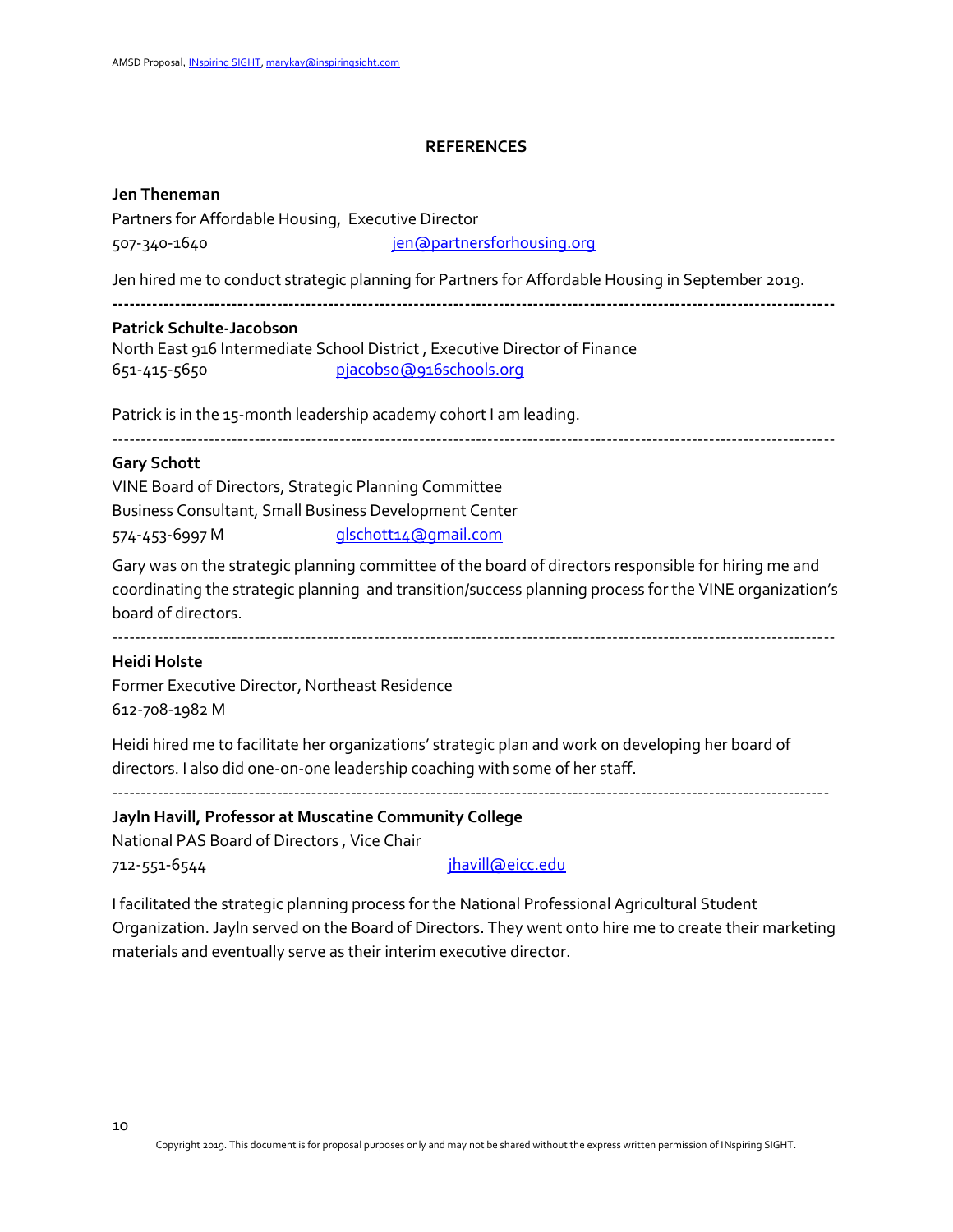# **Five Reasons Strategic Plans Fail to be Strategic**

Meet Roberta. She is the executive director for a mid-size nonprofit organization. She and her staff are passionate about the organizations' work, yet her team isn't producing to the level they are capable of. Most are highly skilled and professional, yet they struggle to really get traction. She hears things from them like, "I'm not sure what we should be doing next", "Every time the board meets, we just get more work" and "I don't feel like we ever really accomplish anything." On top of that, several veteran staff people recently resigned and they are struggling to fill the new positions. She is concerned more will follow.

The board, while deeply committed to the organization, provides little guidance or direction. They tell Roberta to follow the strategic plan they spent all that money on a couple of years ago. But since then, the pace of decision-making has sped-up, and the scenarios are more complicated. Roberta feels alone and not sure what to do next to keep the organization moving in the right direction.



This all-to-common scenario in nonprofit organizations often leads to my poking around about their strategic plan. The executive director or board chair frequently interrupt my questions and tell me, "We have a strategic plan, that's not the problem." However, my experience tells me otherwise.

Over the course of my 25 years of working for and with organizations, I have discovered an interesting phenomenon around the process of strategic planning. Just because one has a strategic plan, doesn't mean it is the right plan, and certainly doesn't mean the organization will follow-it. My experience and observations have led me to the five reasons strategic plans don't produce desired results.

### **1. Strategic plans are rarely based on honest feedback and complete information**

When in a room together, board members and staff are often reluctant to be completely forthcoming when talking about the organizational needs or blind spots. Power differentials, politics, territory, pet projects, fear of retaliation and personality clashes often play an intervening role in preventing the reality of the organization's culture from surfacing.

"It is not possible to solve what we cannot talk about or see, which is why the 'elephant in the room' interferes with an organizations ability to create an effective strategic plan." Mary Kay Delvo, INspiring SIGHT

### **2. Inefficient use of the full board's time.**

The executive director, who nearly always struggles to get the board in a room together, has so much information that requires discussion, the agenda is over-packed and rich conversation is cut short. Typically, boards spend the morning doing some form of information gathering / SWOT Analysis. By time they get to decision-making, it is afternoon and board members have lost focus and are restless to get back to their paying jobs, resulting in rushed and not very strategic decision-making—resulting in a huge disservice to the executive director and ultimately, the organization.

## **3. Role confusion and blurred lines between vision and mission.**

Board members and leadership teams often lack understanding of the difference between governance roles and management roles. Equally confusing is knowing the difference between what vision and mission each mean and how each contributes to the success of the organization. Utilized together, the vision, mission and strategic priorities serve as a guide or 'litmus test' for decision-making across the entire organization from the board room to the break room.